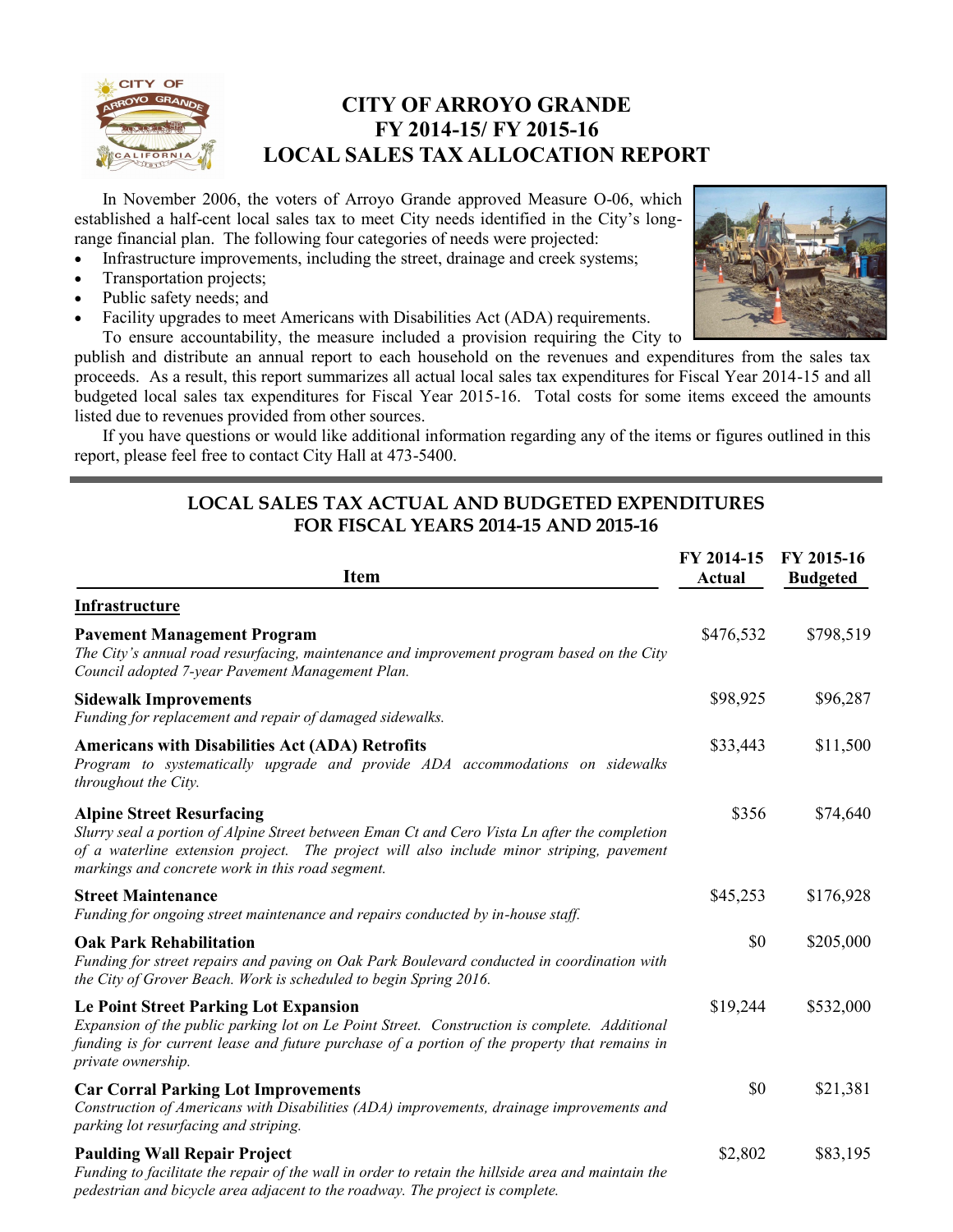### **LOCAL SALES TAX ACTUAL AND BUDGETED EXPENDITURES FOR FISCAL YEARS 2014-15 AND 2015-16 (CONTINUED)**

| <b>Item</b>                                                                                                                                                                                                                                                                                                                                                                    | FY 2014-15<br>Actual | FY 2015-16<br><b>Budgeted</b> |
|--------------------------------------------------------------------------------------------------------------------------------------------------------------------------------------------------------------------------------------------------------------------------------------------------------------------------------------------------------------------------------|----------------------|-------------------------------|
| <b>Infrastructure (continued)</b>                                                                                                                                                                                                                                                                                                                                              |                      |                               |
| <b>E. Branch Streetscape</b><br>Funding leverages additional grant funds to construct the final section of the Village<br>Streetscape Project, extending improvements on E. Branch from Mason Street to<br>Paulding Circle. The project includes installation of landscaped bulbouts, crosswalk<br>enhancements, new street furniture, street trees, and ADA accessible ramps. | \$0                  | \$70,000                      |
| <b>Capital Project Construction Management &amp; Inspection</b><br>Project construction management and inspection conducted by in-house staff.                                                                                                                                                                                                                                 | \$30,000             | \$42,700                      |
| <b>Drainage and Creek Preservation Projects</b><br>Funding for improvements and repairs to drainage infrastructure and enhancements to the<br>City's creek system.                                                                                                                                                                                                             | \$24,810             | \$53,500                      |
| <b>Retention Basin Maintenance</b><br>Ongoing maintenance of drainage retention basins conducted by in-house staff.                                                                                                                                                                                                                                                            | \$26,646             | \$27,200                      |
| <b>Stormwater Annual Permit &amp; Program</b><br>Funding to begin implementing State mandated maintenance activities, programs and<br>reporting requirements identified in the City's Stormwater Management Plan.                                                                                                                                                              | \$2,250              | \$14,500                      |
| <b>Platino Lane and Oro Drive Inlet</b><br>Construction of an underground drainage system to collect ground water and make<br>improvements to the adjacent curb and gutter.                                                                                                                                                                                                    | \$409                | \$77,213                      |
| <b>Vard Loomis Drainage Improvements</b><br>Design and permitting for a creek bank stabilization project on Vard Loomis Lane adjacent to<br>Arroyo Grande Creek. Environmental Consultant services are currently being obtained.                                                                                                                                               | \$0                  | \$25,000                      |
| <b>Larchmont Drive Street Improvements</b><br>Street repairs on Larchmont Drive, including drainage improvements, pavement resurfacing<br>and asphalt curbing. Construction is complete.                                                                                                                                                                                       | \$187,693            | \$0                           |
| <b>Swinging Bridge Reinforcement</b><br>Repair, maintenance and reinforcement of the swinging bridge in order to extend the life of the<br>bridge.                                                                                                                                                                                                                             | \$3,000              | \$37,000                      |
| <b>Traffic Way Bridge Improvements</b><br>Evaluation, design and construction to repair and prevent scour, which is occurring on the<br>Traffic Way Bridge over Arroyo Grande Creek. The total project cost is \$495,000 and<br>remainder of the costs are funded through a grant.                                                                                             | \$3,042              | \$13,605                      |
| <b>Kingo Park Playground Replacement</b><br>The Kingo Park Playground structure project will replace damaged and decaying metal and<br>plastic elements and the "Poured-in-place" (PIP) fall protection material around the structure<br>that is weathered and does not meet fall protection standards for playgrounds.                                                        | \$0                  | \$25,000                      |
| <b>Transportation</b>                                                                                                                                                                                                                                                                                                                                                          |                      |                               |
| <b>Castillo Del Mar Extension</b><br>Construction, widening and drainage improvements to extend Castillo Del Mar Road from<br>Orchard Street to Valley Road. The initial cost was for matching funds for a bike path<br>associated with the future roadway, which has been completed.                                                                                          | \$6,924              | \$143,075                     |
| <b>Fair Oaks/Orchard Rd Intersection Improvements</b><br>The project will address congestion and increase the level of service for vehicles, pedestrians<br>and bicycles at US 101/Fair Oaks/Orchard adjacent to the high school.                                                                                                                                              | \$0                  | \$50,000                      |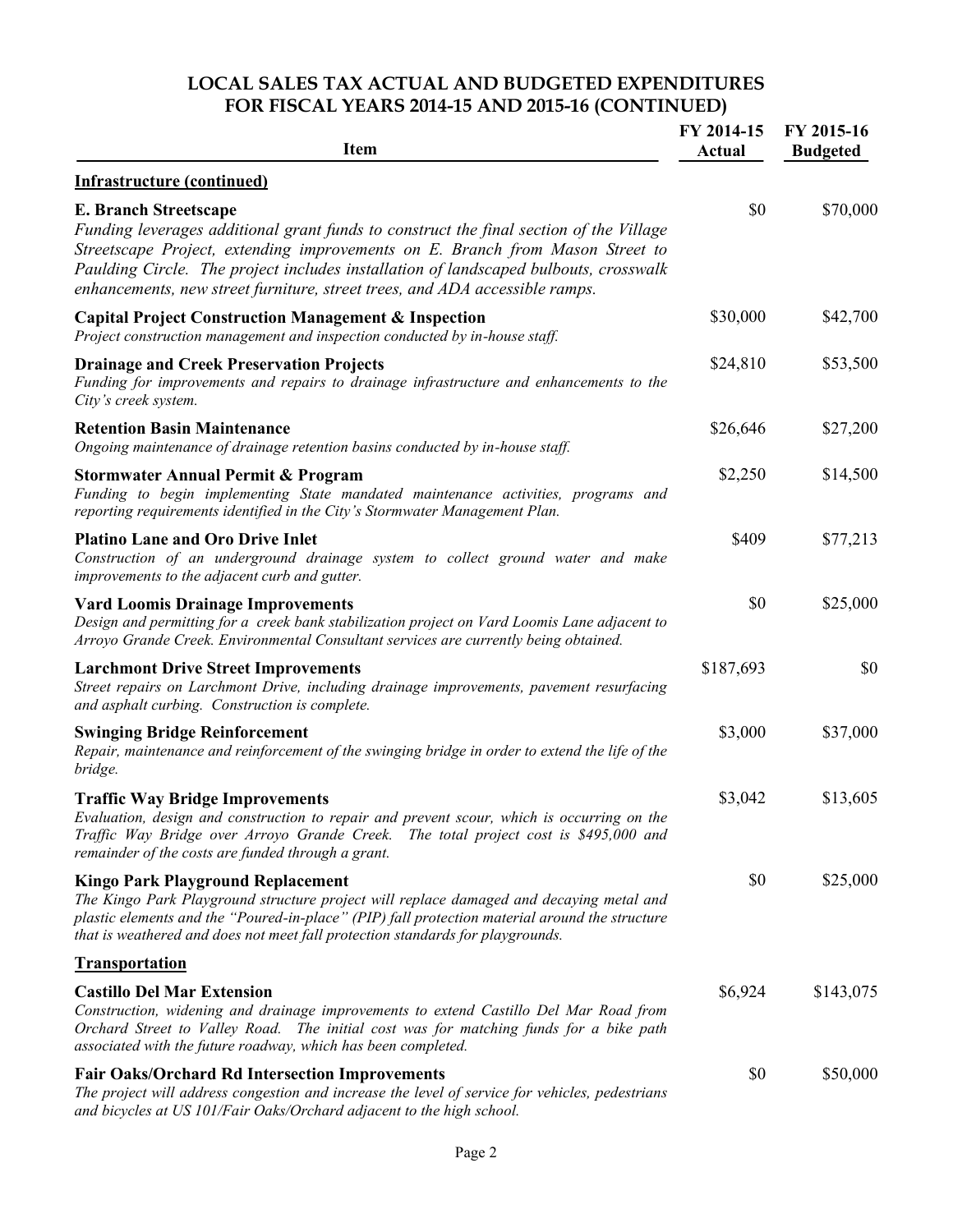#### **LOCAL SALES TAX ACTUAL AND BUDGETED EXPENDITURES FOR FISCAL YEARS 2014-15 AND 2015-16 (CONTINUED)**

| <b>Item</b>                                                                                                                                                                                                                                                                                          | FY 2014-15<br>Actual | FY 2015-16<br><b>Budgeted</b> |
|------------------------------------------------------------------------------------------------------------------------------------------------------------------------------------------------------------------------------------------------------------------------------------------------------|----------------------|-------------------------------|
| <b>Transportation (continued)</b>                                                                                                                                                                                                                                                                    |                      |                               |
| <b>Halcyon Rd Complete Street Plan Study</b><br>The project will develop a plan for future implementation for the Halcyon Corridor from US 1<br>to US 101 through the City. These matching funds will leverage grant funding.                                                                        | \$0                  | \$19,500                      |
| <b>Public Safety</b>                                                                                                                                                                                                                                                                                 |                      |                               |
| <b>Five Cities Fire JPA</b><br>Costs associated with the City's participation in the Five Cities Fire Authority.                                                                                                                                                                                     | \$125,000            | \$137,700                     |
| <b>Fire Aerial Apparatus</b><br>The City's portion of costs for matching funds for a Federal grant to purchase the Five Cities<br>Fire Authority ladder truck.                                                                                                                                       | \$21,163             | \$21,163                      |
| <b>Police Station Upgrade</b><br>Upgrade of the Police Station to renovate the building and address space needs for evidence<br>storage, locker rooms, data communications, parking and dispatch services. The project is<br>complete.                                                               | \$595,500            | \$109,700                     |
| <b>Narcotics Task Force</b><br>City's costs for participation in a countywide narcotics enforcement unit.                                                                                                                                                                                            | \$24,000             | \$24,000                      |
| <b>Senior Police Officer Position</b><br>Replacement of funding for detective position in order to address current workload.                                                                                                                                                                         | \$165,500            | \$167,700                     |
| <b>City Facilities</b>                                                                                                                                                                                                                                                                               |                      |                               |
| <b>Corporation Yard Upgrade</b><br>Upgrade and expansion of the Corporation Yard facilities, including construction of new<br>offices, painting, roof improvements, building exterior and parking areas. The remainder of<br>costs are projected to be paid for from the Water and Sewer Funds.      | \$218,359            | \$77,795                      |
| <b>City Hall Relocation</b><br>Annual financing costs for repayment of debt to purchase the City Hall property and building,<br>as well as implementation of a digital scanning system enabling the City to reduce file storage<br>in order to relocate operations within the space of the building. | \$20,000             | \$27,500                      |
| <b>Council Chambers Accessibility Improvements</b><br>Upgrade of the Council Chambers building to provide additional ADA accessible restrooms,<br>improve the conference room, and upgrade technology for better broadcasting of meetings.                                                           | \$0                  | \$250,000                     |
| <b>Information Technology Improvements</b><br>Projects associated with virtualization of servers, power supply improvements and wireless<br>internet access.                                                                                                                                         | \$42,853             | \$39,600                      |
| <b>Citywide Solar Project</b><br>Funding to investigate the feasibility of installing solar panels at various City facilities.                                                                                                                                                                       | \$0                  | \$3,500                       |
| <b>Electric Vehicle Charging Station</b><br>Provides matching funds for a grant to install a charging station at the Le Point Street<br>parking lot. The project was completed in March 2016.                                                                                                        | \$0                  | \$5,000                       |
| <b>City Hall Safety and Access Improvements</b><br>Physical changes to City Hall to improve access to public restrooms and increase safety.                                                                                                                                                          | \$0                  | \$25,000                      |
| <b>Miscellaneous</b>                                                                                                                                                                                                                                                                                 |                      |                               |
| <b>Sales Tax Administration and Mailing of Annual Report</b><br>Costs for sales tax consultant services and preparation and mailing of this report.                                                                                                                                                  | \$6,925              | \$7,500                       |